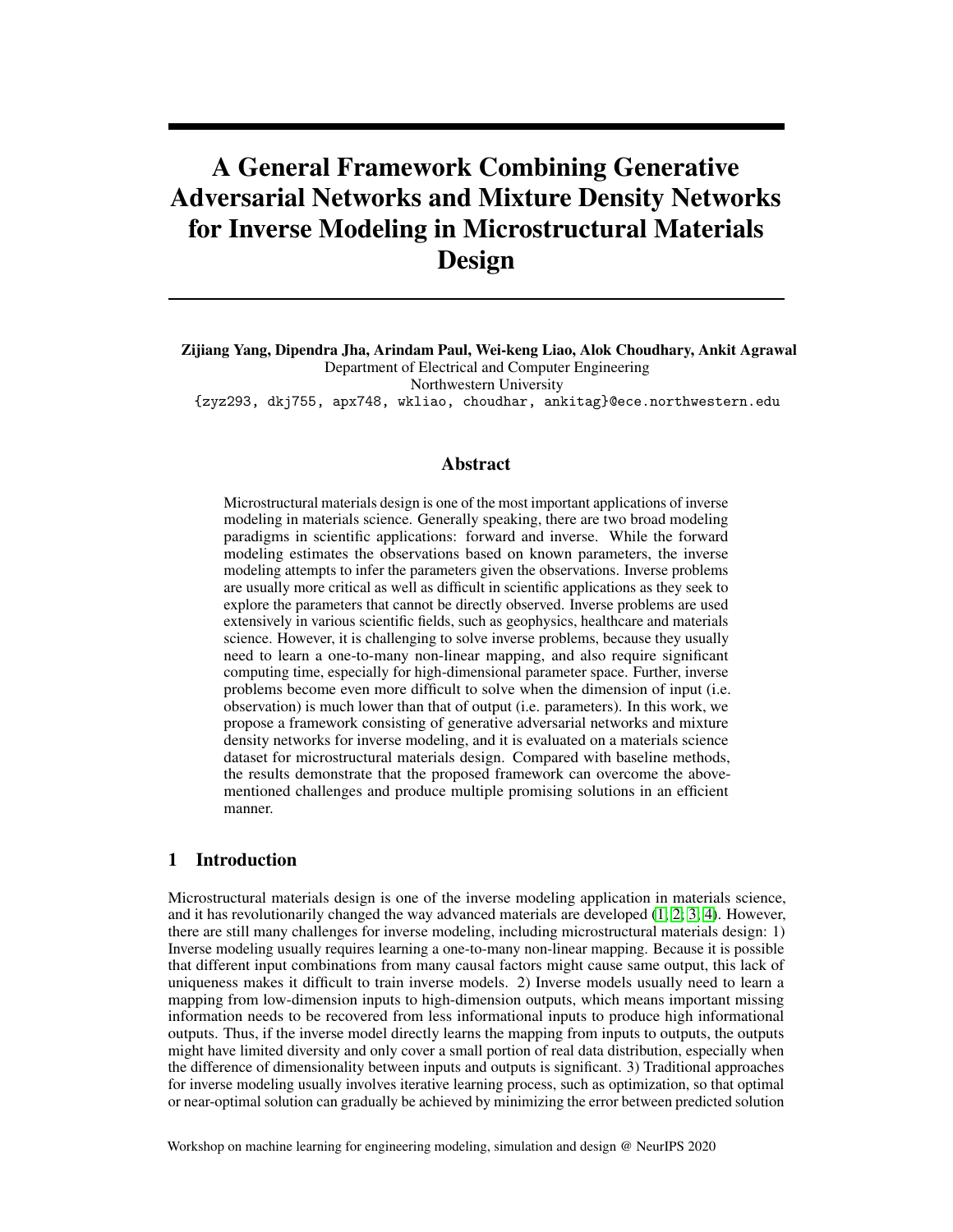and target. However, due to the fact that the input of a inverse model usually has much less dimension than the outputs, inverse modeling requires significant computing time.

To overcome the above challenges, we propose a framework that combines generative adversarial networks (GAN) [\(5\)](#page-6-3) and mixture density networks (MDN) [\(6\)](#page-6-4) for inverse modeling. Compared with three baseline methods, the results show that the proposed framework can not only generate solutions with property closer to the target property, but also produce more candidate solutions in an efficient manner<sup>[1](#page-1-0)</sup>.

## 2 Methodology

## 2.1 Microstructural materials design

Microstructural materials design is one of the inverse problems in the research of materials science. Microstructural materials design is the process to design materials microstructure to achieve a required property of the resulting material. Microstructural materials design has revolutionarily changed the way to design advanced materials and discover the new materials [\(1\)](#page-5-0). In this work, we focus on the design of microstructure image with desired optical absorption property. Optical absorption property is defined as the ability of a materials to convert abosrted light into another energe form such as heat. Materials with high optical absorption property can be used in solar cell design.

## 2.2 Proposed method

The flowchart of the proposed method is shown in Figure [1](#page-2-0) (a). The proposed method consists of GAN and MDN (see Appendix about details of GAN and MDN models) where GAN is used to obtain the low-dimensional design representations (i.e. latent variable vector) of the microstructure images and then MDN models the mapping between latent variable vector and design objective (i.e. material's optical absorption property). More specific, a GAN [\(7;](#page-6-5) [8\)](#page-6-6) is first trained so that the high-dimensional (i.e. high-resolution) image  $x$  can be represented by low-dimensional latent variable vector z. Thus, we can utilize MDN (as shown in Figure [1](#page-2-0) (b)), a neural network attempting to learn one-to-many non-linear mapping (i.e. solve challenge 1 mentioned in the introduction section), to model the mapping from image property  $y$  to latent variable vector  $z$  instead of directly mapping from image property  $y$  to image  $x$ . Because latent variable vector  $z$  has similar dimensionality as the image property y, it is easier and more stable to train the MDN by using latent variable vector  $z$  as an immediate representations of image  $x$  (i.e. solve challenge 2). Also, it is expected to increase the diversity of the outputs of the inverse model to cover wider range of real data distribution. After the proposed framework is well-trained, given a desired image property y, the MDN can produce various sets of latent variable vector  $z$ , which can be further used by GAN to generate corresponding images  $x$  to solve the inverse problem. Because the proposed framework is based on deep learning, it only requires one forward pass to produce various predictions, which means it only needs few seconds to produce possible solutions using modern computation resources (i.e. solve challenge 3).

# 3 Experiments

## 3.1 Datasets and error metric

In [\(7;](#page-6-5) [8\)](#page-6-6), the GAN is first trained on synthetic microstructure images, which are created using Gaussian Random Field (GRF) method. The parameters in GRF (i.e. mean, standard deviation, and volume fraction) are carefully controlled to produce microstructures that cover the vast space of compositional and dispersive patterns, which corresponds to different processing conditions of the same material system. Then, the GAN and physics simulation in  $(7, 8, 9)$  $(7, 8, 9)$  are used to generate two datasets used in this work, and the data generation flow of which is shown in the red path of Figure [1](#page-2-0) (a). The size of microstructure image x and the latent variable vector z of one dataset are  $96 \times 96$  and  $3 \times 3$  (referred as Data-I), and the other is  $64 \times 64$  and  $2 \times 2$  (referred as Data-II), respectively. More specifically, the latent variable vector  $z$  is randomly generated and passed through generator to generate corresponding microstructure x. Then the optical absorption property  $y$  of the generated microstructure is simulated using physics simulation (i.e. the rigorous coupled wave

<span id="page-1-0"></span> $1^1$ Code and data are available at: <https://github.com/zyz293/GAN-MDN>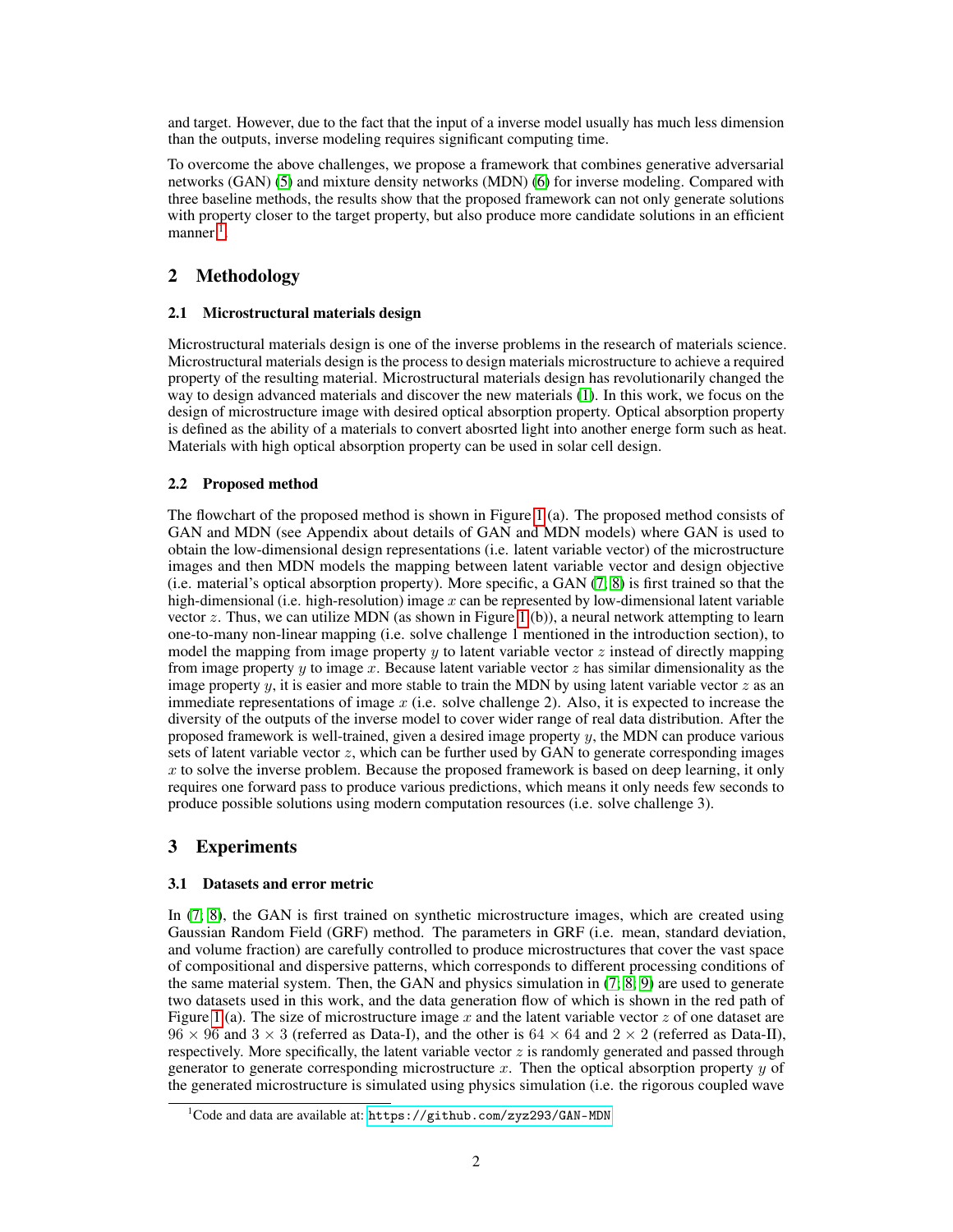

<span id="page-2-0"></span>Figure 1: (a) The flowchart of the proposed method. The red path shows the flow of data generation, and the green path represents the training of the proposed MDN. (b) The architecture of the proposed MDN. MDN is constructed by four densely connected fully connected layers and a mixture component that models a mixture of Gaussian distributions.

analysis [\(9\)](#page-6-7)). Then the two datasets could be used to train the proposed MDN to learn the mapping between latent variable vector  $z$  and optical absorption property  $y$  as shown in the green path in Figure [1](#page-2-0) (a), respectively.

<span id="page-2-1"></span>Residual error percentage (REP) is used to evaluate the performance of models, which is defined as equation [1,](#page-2-1)

$$
REP = \frac{|\hat{y} - y|}{y} \times 100\%
$$
 (1)

where  $\hat{y}$  and y are the optical absorption property of generated microstructure and target optical absorption property, respectively.

#### 3.2 Baselines

Optimization based inverse modeling: The inverse modeling method based on optimization in [\(7;](#page-6-5) [8\)](#page-6-6) is considered as a baseline method in this work. More specifically, for each target optical absorption property, 250 sample pairs  $(z, y)$  are sampled in the design representations (i.e. latent variable vector of GAN) space to create the response surface between latent variable vector and materials optical absorption property. Then, metamodel-based Bayesian optimization is conducted to iteratively explore the next potentially optimal design point. 400 iterations of optimization are conducted after initial sampling of 250 points to ensure the convergence of the optimization process.

**MDN** based deep learning inverse modeling: In order to illustrate that it is easier and more stable to learn the mapping from materials optical absorption property  $y$  to latent variable vector  $z$  of GAN instead of directly mapping from materials optical absorption property  $y$  to microstructural images  $x$ , we use a deep learning inverse modeling solely based on MDN as another baseline. More specifically, MDN takes materials optical absorption property  $y$  as input and directly produces microstructural images x. The MDN in this baseline is the same as the MDN in proposed framework, except the number of neurons in the mixture component is different because the dimension of the output is different (i.e. each pixel in microstrcuture image  $x$  can be considered as one dimension). Other hyperparameter settings and training strategy are the same as the proposed framework.

PCA and MDN based inverse modeling (referred as PCA-MDN method): In order to illustrate the advantage of using GAN to obtain the low-dimensional design representations (i.e. latent variable vector) as compared to traditional dimensionality reduction methods, PCA is used to replace GAN and combined with MDN to produce microstructure images  $x$  given a desired materials optical absorption property  $y$ . More specifically, MDN takes materials optical absorption property  $y$  as input and generates reduced set of principal components, which is used by PCA to inversely transform to corresponding microstructure images x. The dimension of reduced set of principal components is the same as the dimension of latent variable vector in proposed framework, and MDN is also exactly the same as the MDN in proposed framework.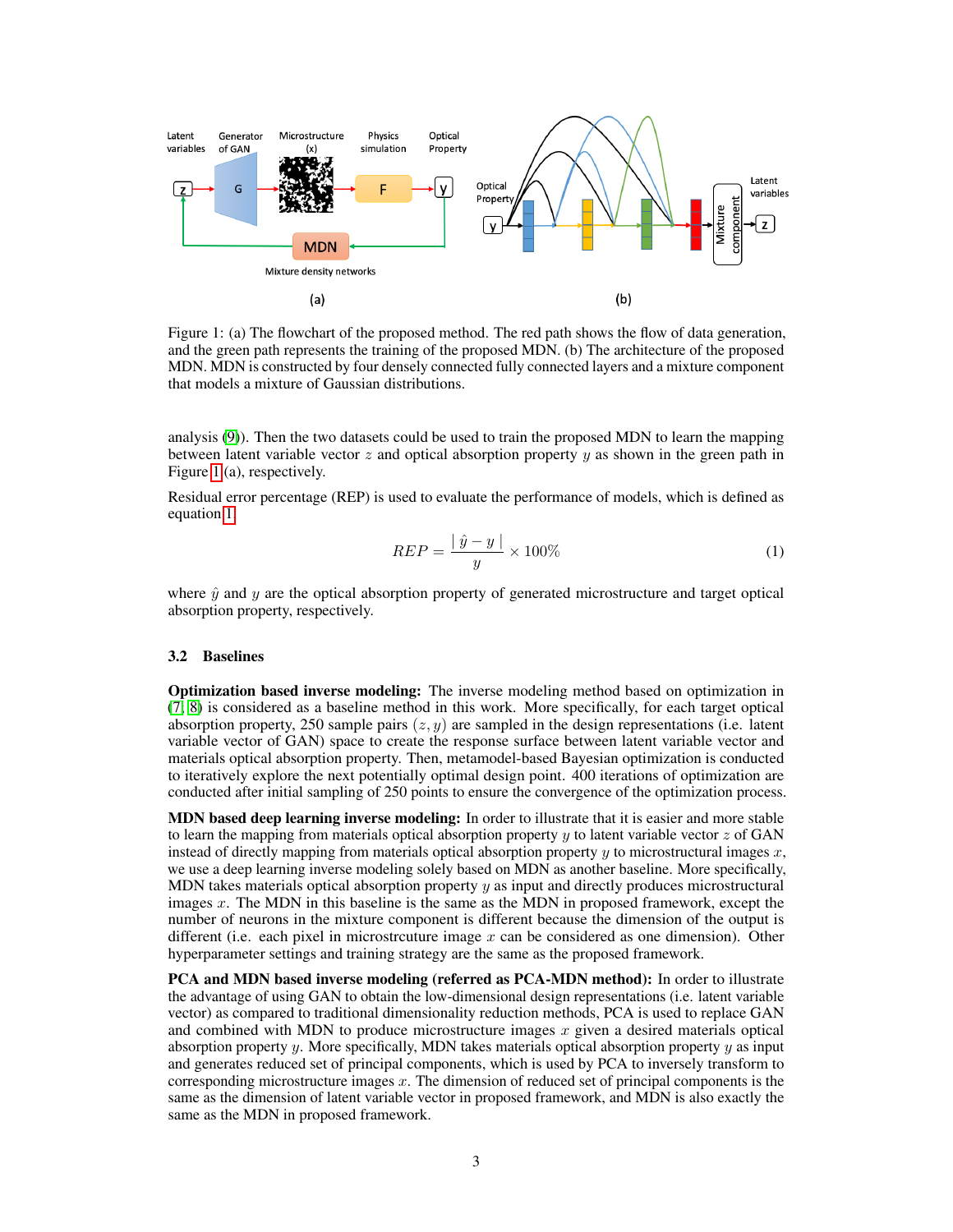#### 3.3 Results and discussion

We select five target optical absorption properties (i.e. 0.55, 0.60, 0.65, 0.70 and 0.75) to cover the range of possible optical absorption properties. For each target optical absorption property, we use the proposed MDN to sample 30 latent variable vectors  $z$  where we randomly select a distribution based on its mixture coefficient to sample the latent variable vectors. Each latent variable vector  $z$  is then passed through the proposed GAN to generate microstructure images. Finally, their corresponding optical absorption property can be simulated by physics simulation  $(7, 8, 9)$  $(7, 8, 9)$  and compared with target optical absorption property. The same evaluation strategy is used for the baseline methods (i.e. MDN based deep learning inverse modeling, and PCA-MDN method).

Results on Data-I: Table [1](#page-3-0) (left) shows the performance of the proposed framework on Data-I. We can observe that average REPs of the proposed method are the lowest for most target values. Moreover, min REPs are much less than  $1\%$ , which is much lower than baselines. This indicates that the proposed method can generate microstructure with optical absorption property very close to target property. Figure [2](#page-4-0) (a) and (c) plots the examples of original microstructures and microstructures produced by the proposed MDN that have the min REP compared with each target optical absorption property for Data-I, respectively. It shows that the proposed MDN is capable of producing latent variable vectors  $z$  that generate visually similar microstructures as the original microstructures in the dataset. In addition, it only takes around 10 seconds to produce designed microstructural images.

Table 1: Performance of the proposed method, MDN based deep learning inverse modeling baseline method and optimization based inverse modeling baseline method on Data-I (left) and Data-II (right)

<span id="page-3-0"></span>

| <b>Value</b> | <b>Min</b> | Average             | <b>Standard</b>                                           | <b>Running</b>    |  |
|--------------|------------|---------------------|-----------------------------------------------------------|-------------------|--|
|              | <b>REP</b> | <b>REP</b>          | deviation                                                 | Time              |  |
|              |            |                     | of REP                                                    |                   |  |
|              |            | The proposed method |                                                           |                   |  |
| 0.55         | 0.65%      | 15.68%              | 8.40%                                                     | 9.75s             |  |
| 0.60         | 0.18%      | 9.15%               | 5.97%                                                     | 9.50s             |  |
| 0.65         | 0.22%      | 5.80%               | 3.93%                                                     | 9.67s             |  |
| 0.70         | 0.13%      | 5.29%               | 3.86%                                                     | 9.62s             |  |
| 0.75         | 0.20%      | $7.83\%$            | 3.91%                                                     | 9.50s             |  |
|              |            |                     | <b>Baseline: PCA-MDN method</b>                           |                   |  |
| 0.55         | 5.05%      | 17.67%              | 7.84%                                                     | 7.22s             |  |
| 0.60         | 0.50%      | 10.89%              | 6.48%                                                     | 7.30s             |  |
| 0.65         | 0.17%      | 5.92%               | 4.00%                                                     | 7.20s             |  |
| 0.70         | 0.40%      | 8.81%               | 5.27%                                                     | 7.20s             |  |
| 0.75         | 2.95%      | 18.34%              | $5.54\%$                                                  | 7.36s             |  |
|              |            |                     | <b>Baseline: MDN based deep learning inverse modeling</b> |                   |  |
| 0.55         | 0.84%      | 9.07%               | 3.14%                                                     | 175.27s           |  |
| 0.60         | 4.70%      | 14.40%              | 4.08%                                                     | 187.86s           |  |
| 0.65         | 9.35%      | 20.04%              | 4.06%                                                     | 177.60s           |  |
| 0.70         | 12.29%     | 25.18%              | 4.21%                                                     | 147.23s           |  |
| 0.75         | 17.73%     | 26.81%              | 3.55%                                                     | 178.70s           |  |
|              |            |                     | <b>Baseline: Optimization based inverse modeling</b>      |                   |  |
| 0.55         |            | ÷.                  |                                                           | 4.4 <sub>h</sub>  |  |
| 0.60         | $1.08\%$   |                     |                                                           | 3.6 <sub>h</sub>  |  |
| 0.65         | 3.38%      |                     |                                                           | 5.8h              |  |
| 0.70         |            | -                   | -                                                         | 10.6 <sub>h</sub> |  |
| 0.75         | ä,         | ÷.                  | ÷.                                                        | 8.9 <sub>h</sub>  |  |

| <b>Value</b>                                              | Min        | Average    | <b>Standard</b> | <b>Running</b>    |  |  |  |
|-----------------------------------------------------------|------------|------------|-----------------|-------------------|--|--|--|
|                                                           | <b>REP</b> | <b>REP</b> | deviation       | <b>Time</b>       |  |  |  |
|                                                           |            |            | of REP          |                   |  |  |  |
| The proposed method                                       |            |            |                 |                   |  |  |  |
| 0.55                                                      | 1.25%      | 16.19%     | 8.96%           | 9.67s             |  |  |  |
| 0.60                                                      | 0.70%      | 10.99%     | 7.93%           | 9.74s             |  |  |  |
| 0.65                                                      | 0.18%      | 7.65%      | 5.64%           | 9.57s             |  |  |  |
| 0.70                                                      | 0.10%      | 5.00%      | 4.61%           | 9.68s             |  |  |  |
| 0.75                                                      | 0.43%      | 6.18%      | 3.51%           | 9.60s             |  |  |  |
| <b>Baseline: PCA-MDN method</b>                           |            |            |                 |                   |  |  |  |
| 0.55                                                      | 4.96%      | 11.74%     | 3.05%           | 7.24s             |  |  |  |
| 0.60                                                      | 0.07%      | 2.69%      | 2.18%           | 7.26s             |  |  |  |
| 0.65                                                      | 3.71%      | 8.79%      | 2.59%           | 7.40s             |  |  |  |
| 0.70                                                      | 0.10%      | 3.41%      | 2.44%           | 7.15s             |  |  |  |
| 0.75                                                      | 3.17%      | 6.27%      | $1.52\%$        | 7.26s             |  |  |  |
| <b>Baseline: MDN based deep learning inverse modeling</b> |            |            |                 |                   |  |  |  |
| 0.55                                                      | 2.85%      | 12.78%     | 3.89%           | 23.21s            |  |  |  |
| 0.60                                                      | 7.87%      | 14.95%     | 3.56%           | 24.05s            |  |  |  |
| 0.65                                                      | 11.00%     | 17.33%     | 2.63%           | 24.14s            |  |  |  |
| 0.70                                                      | 3.03%      | 15.62%     | 4.09%           | 23.90s            |  |  |  |
| 0.75                                                      | 8.44%      | 12.73%     | 3.20%           | 23.34s            |  |  |  |
| <b>Baseline: Optimization based inverse modeling</b>      |            |            |                 |                   |  |  |  |
| 0.55                                                      | 15.51%     | L,         |                 | 5.8 <sub>h</sub>  |  |  |  |
| 0.60                                                      |            | ÷,         |                 | 12.1h             |  |  |  |
| 0.65                                                      | 1.21%      | ÷,         | ä,              | $\overline{4.2h}$ |  |  |  |
| 0.70                                                      |            |            |                 | 18.8h             |  |  |  |
| 0.75                                                      | ÷,         |            |                 | 3.2h              |  |  |  |

The results of PCA-MDN method is also shown in Table [1](#page-3-0) (left). We can observe that the proposed method has significantly better min REP and average REP than PCA-MDN method for low and high target optical absorption property values (i.e. 0.55, 0.70 and 0.75). This might indicate that this baseline method is incapable to capture all the significant information, so it fails to generate microstructures with properties exactly matching the target properties since PCA can lose more important information when obtaining low-dimensional design representations compared to GAN. Similarly to the proposed method, it only takes a few seconds to produce microstructures.

Table [1](#page-3-0) (left) also shows the performance of MDN based deep learning inverse modeling baseline method. The results show that both min REPs and average REPs are much higher than that of the proposed framework for most target values, and REP increases with the target optical absorption property increasing. This is because this baseline method mainly produces microstructure images with low optical absorption property. In other words, this baseline method focuses more on the low optical absorption property range of real data distribution. Thus, it fails to generate possible microstructure images when target optical absorption property is high. As discussed in the introduction section, the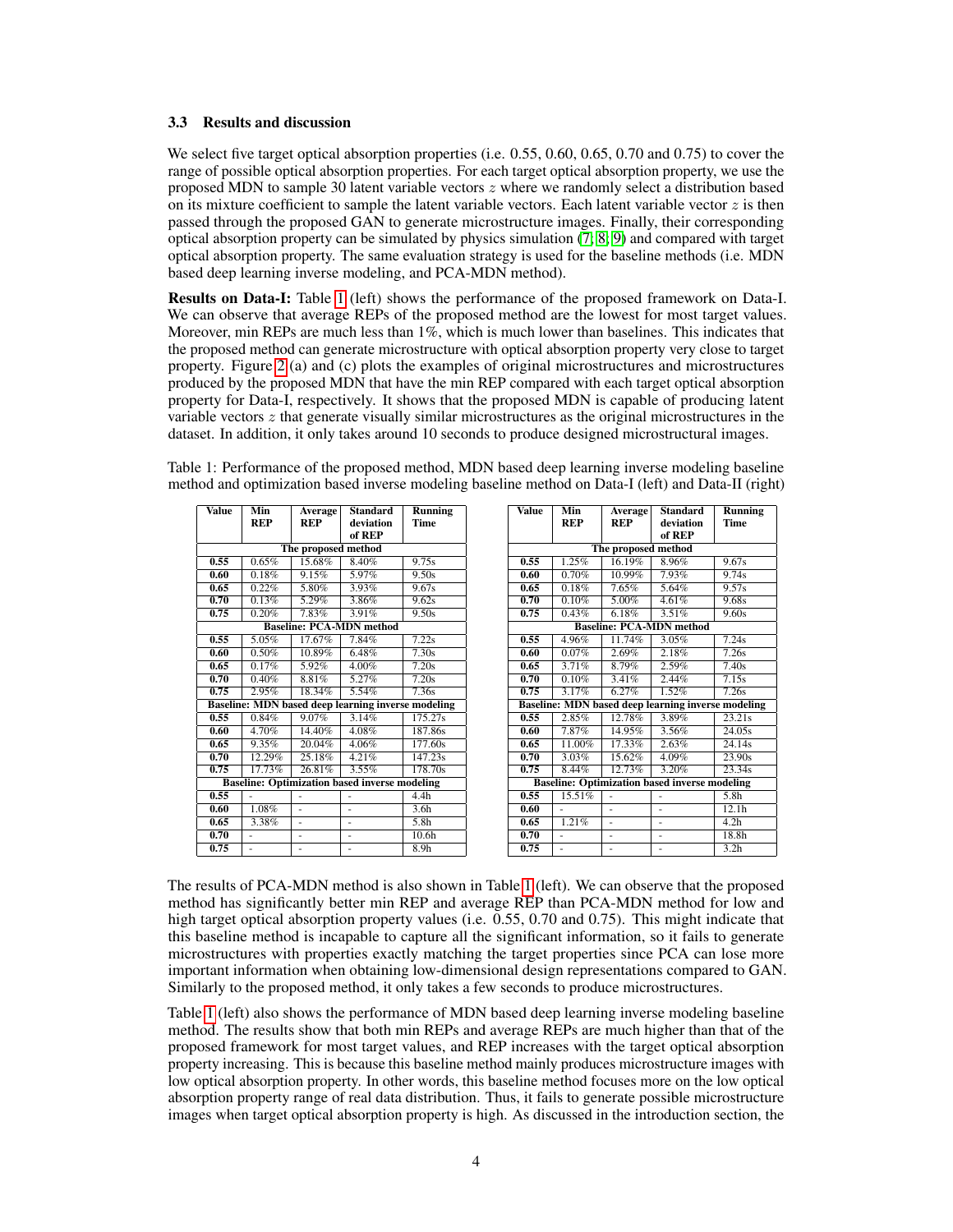

<span id="page-4-0"></span>Figure 2: Examples of original microstructures and microstructures produced by the proposed MDN for Data-I and Data-II. Row (a) and (b) are microstructures randomly selected in Data-I and Data-II. Row (c) and (d) are microstructures produced by the proposed MDN with minimun REP to the target optical absorption properties. The target optical absorption properties are 0.55, 0.60, 0.65, 0.70 and 0.75 from left to right.

significant difference of dimensionality between optical absorption property  $y$  and microstructure images  $x$  makes the training of inverse model even more difficult. Thus, the diversity of the generated microstructure images is limited and only a small portion of real data distribution is covered by directly modeling the relationship between optical absorption property and microstructure images. In contrast, by using the latent variable vector  $z$  as the immediate representations of microstructure images  $x$ , the proposed framework provides diverse microstructure images along the entire range of optical absorption properties. Although this baseline is also based on deep learning, it takes more time to produce microstructures compared to the proposed method since it directly maps optical absorption property  $y$  to microstructure images  $x$ .

The performance of optimization based baseline method on Data-I is also listed in Table [1](#page-3-0) (left), and the first row in Figure [3](#page-5-1) shows the microstructure optimization history for each target optical absorption property. Since optimization method can only produce one candidate microstructure, the average and standard deviation of REP is not applicable. For target properties 0.6 and 0.65, this baseline method reaches convergence around 65 and 105 epochs, respectively. However, this baseline method cannot converge when target properties are 0.55, 0.7 and 0.75. We can observe significant advantages of the proposed framework because optimization based method could not get comparable performance as the proposed method or even could not converge. The results indicate that optimization based inverse modeling cannot successfully capture the relationship between latent variable vector  $z$  and optical absorption property  $y$  and is incapable to generate microstructure with desired property for all values. In addition, optimization based inverse modeling can only produce limited number of candidate microstructures due to the nature of optimization method, while the proposed framework can sample as many candidate microstructures as user wants. More importantly, it takes hours for optimization based inverse modeling to optimize the microstructure for desired optical absorption property, while it only needs one forward pass for the proposed framework to produce microstructures, which only takes around 10 seconds using a Titan X GPU.

Results on Data-II: Table [1](#page-3-0) (right) shows the performance of the proposed framework on Data-II. The min REP and average REP for each target optical absorption property is extremely small, and the performance is comparable with that on Data-I. In addition, we can observe in Figure [2](#page-4-0) (c) and (d) that the proposed framework can generate visually similar microstructures as microstructures in the dataset.

The results of PCA-MDN method is also shown in Table [1](#page-3-0) (right). The results of PCA-MDN method are comparable with the proposed method, and it achieves better average REP in some cases. This might because the microstructure image in Data-II is smaller than that in Data-I so that PCA is capable to capture enough information. However, the min REP of PCA-MDN method is significant worse for some target properties, which might indicate it is not stable to use PCA to obtain low-dimensional design representations compared to GAN. In addition, similar as Data-I, it only takes a few seconds for PCA-MDN method to produce microstructures.

Table [1](#page-3-0) (right) presents the performance of MDN based deep learning inverse modeling method, and the performance is much worse than that of the proposed framework. Compared to its performance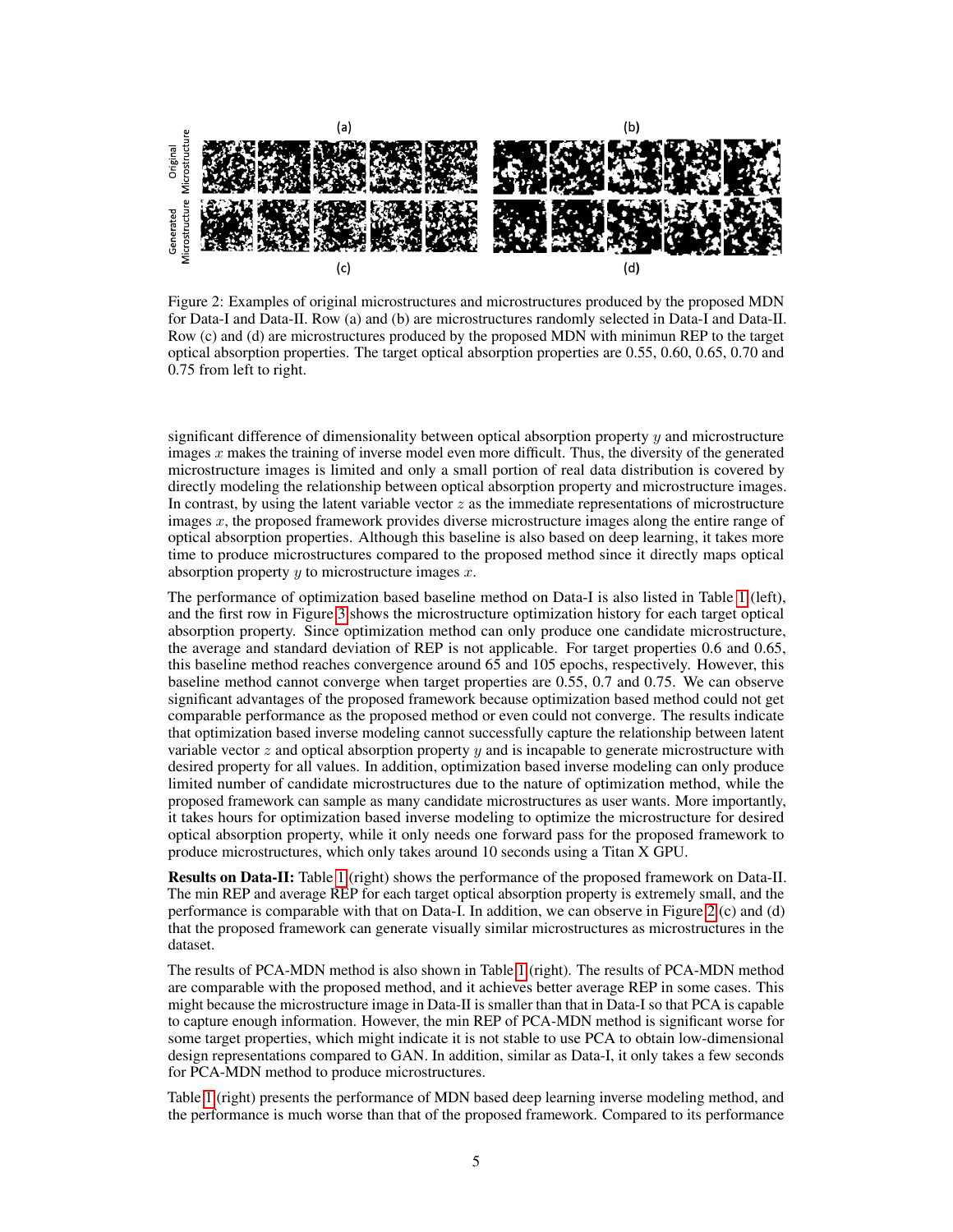

<span id="page-5-1"></span>Figure 3: The microstructure optimization history for each target optical absorption property for Data-I (i.e. first row) and Data-II (i.e. second row). The x axis shows the iteration number, and the y axis shows the absolute REP between target optical absorption property and optical absorption property of sampled microstructure. The target optical absorption properties of each plots are 0.55 (a), 0.60 (b), 0.65 (c), 0.70 (d) and 0.75 (e).

on Data-I, it also focuses more on the low optical absorption property range of real data distribution, but it covers a wider property range since it performs better on high property values on Data-II. This is because the microstructure image in Data-II is smaller than that in Data-I so that it is easier for MDN to directly map from optical absorption property  $y$  to microstructure image x. This observation also supports our conclusion that it is easier and more stable to train the MDN by using latent variable vector  $z$  as an immediate representations of image  $x$  since the performance of the proposed framework on two datasets are similar. Since microstructure images in Data-II is smaller, it takes less time to produce microstructures compared to running time in Data-I.

The second row in Figure [3](#page-5-1) shows the optimization history of the optimization based baseline method on Data-II. We can observe that when the target properties are 0.55 and 0.65, the baseline method reaches convergence around 110 and 70 epochs, respectively. However, it fails to converge when target properties are 0.6, 0.7 and 0.75. The performance of optimization based inverse modeling method is presented in Table [1](#page-3-0) (right). It shows that the performance of the proposed framework is much better than that of optimization based method. More importantly, it still takes hours to produce the solutions even though the dimension of latent variable vector to be optimized for Data-II is smaller than that for Data-I, and it is much slower than the proposed framework.

## 4 Conclusion

In this work, we propose a framework that combines generative adversarial networks and mixture density networks for inverse modeling in materials microstructural design. Compared with three benchmark methods, the proposed framework provides a more stable way to solve inverse problems. The results show that the proposed framework can not only generate microstructures that have property closer to the target property, but also it can produce more candidate microstructures in an efficient manner.

## Acknowledgment

The Rigorous Couple Wave Analysis simulation is supported by Prof. Cheng Sun's lab at Northwestern University. This work is supported in part by the following grants: NIST award 70NANB19H005; DOE awards DE-SC0014330, DE-SC0019358.

## References

<span id="page-5-0"></span>[1] Thornton, K., Nola, S., Garcia, R.E., Asta, M., Olson, G.B.: Computational materials science and engineering education: A survey of trends and needs. JOM 61(10), 12 (2009)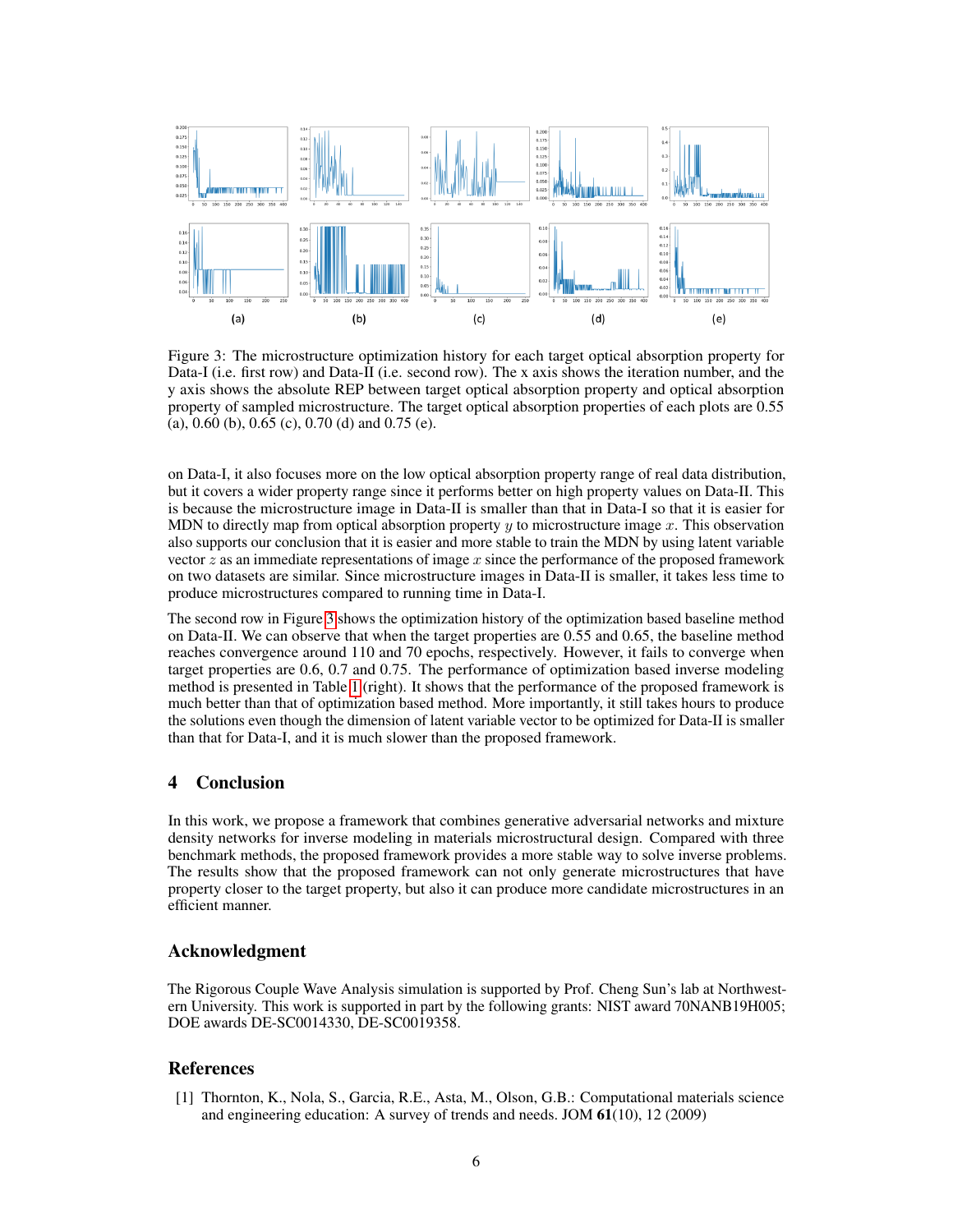- <span id="page-6-0"></span>[2] Kuehmann, C., Olson, G.: Computational materials design and engineering. Materials Science and Technology 25(4), 472–478 (2009)
- <span id="page-6-1"></span>[3] Agrawal, A., Choudhary, A.: Perspective: Materials informatics and big data: Realization of the "fourth paradigm" of science in materials science. Apl Materials 4(5), 053208 (2016)
- <span id="page-6-2"></span>[4] Olson, G.B.: Computational design of hierarchically structured materials. Science 277(5330), 1237–1242 (1997)
- <span id="page-6-3"></span>[5] Goodfellow, I., Pouget-Abadie, J., Mirza, M., Xu, B., Warde-Farley, D., Ozair, S., Courville, A., Bengio, Y.: Generative adversarial nets. In: Advances in Neural Information Processing Systems, pp. 2672–2680 (2014)
- <span id="page-6-4"></span>[6] Bishop, C.M.: Mixture density networks. Technical report, Citeseer (1994)
- <span id="page-6-5"></span>[7] Yang, Z., Li, X., Brinson, L.C., Choudhary, A.N., Chen, W., Agrawal, A.: Microstructural materials design via deep adversarial learning methodology. Journal of Mechanical Design 140(11), 111416 (2018)
- <span id="page-6-6"></span>[8] Li, X., Yang, Z., Brinson, L.C., Choudhary, A., Agrawal, A., Chen, W.: A deep adversarial learning methodology for designing microstructural material systems. In: ASME 2018 International Design Engineering Technical Conferences and Computers and Information in Engineering Conference, pp. 02–030080203008 (2018). American Society of Mechanical Engineers
- <span id="page-6-7"></span>[9] Yu, S., Zhang, Y., Wang, C., Lee, W.-k., Dong, B., Odom, T.W., Sun, C., Chen, W.: Characterization and design of functional quasi-random nanostructured materials using spectral density function. Journal of Mechanical Design 139(7), 071401 (2017)
- <span id="page-6-8"></span>[10] Clevert, D.-A., Unterthiner, T., Hochreiter, S.: Fast and accurate deep network learning by exponential linear units (elus). arXiv preprint arXiv:1511.07289 (2015)
- <span id="page-6-9"></span>[11] Kingma, D.P., Ba, J.: Adam: A method for stochastic optimization. arXiv preprint arXiv:1412.6980 (2014)

## Appendix

#### Generative adversarial network

Generative adversarial networks [\(5\)](#page-6-3) is a type of deep learning system originated from game theory. GAN consists of two components: generator and discriminator. Specifically, generator  $G(z)$  produces samples  $x_G$  from latent variable vector z to approximate samples  $x_{data}$  from real dataset, while discriminator  $D(x)$  distinguishes the generated samples  $x_G$  from real samples  $x_{data}$ . Essentially, GAN is defined as a minimax game, which can be formulated as following equation,

$$
\min_{G} \max_{D} V(D, G) = \mathbb{E}_{x \sim p_{data}(x)} [\log D(\mathbf{x})] + \mathbb{E}_{\mathbf{z} \sim p_{z}(z)} [\log (1 - D(G(\mathbf{z})))] \tag{2}
$$

where  $p_z(z)$  is the prior distribution of the latent variable vector z, and  $p_{data}(x)$  is the distribution of the real data  $x_{data}$ . This minimax game would eventually lead to a convergence where generator can generate data similar to real data that cannot be distinguished by discriminator.

The GAN in this work is a fully convolutional neural network where both generator and discriminator have five layers. Specifically, each generator layer is a deconvolutional layer attached with batch normalization (BN) operation and rectified linear unit (ReLU) activation, except the last layer which uses a tanh activation function to produce the bounded pixel values for generated images. The number of filters in the five deconvolutional layers are 128, 64, 32, 16 and 1, respectively. Each discriminator layer consists of convolutional layer, BN operation and leaky rectified linear unit activation, except the last layer which uses a sigmoid activation function to predict whether the image is fake or real. The number of filters in the five convolutional layers are 16, 32, 64, 128 and 1, respectively. For both convolutional and deconvolutional layers, the filter size is  $4 \times 4$  with stride 2, except the last convolutional layer in discriminator where the filter size is the same as the size of its input feature maps to produce probabilities. In order to avoid model collapse and impose morphology constraints of the generated images, model collapse loss and style transfer loss are added in addition to adversarial loss. (i.e. see [\(7;](#page-6-5) [8\)](#page-6-6) for details about customized loss function)